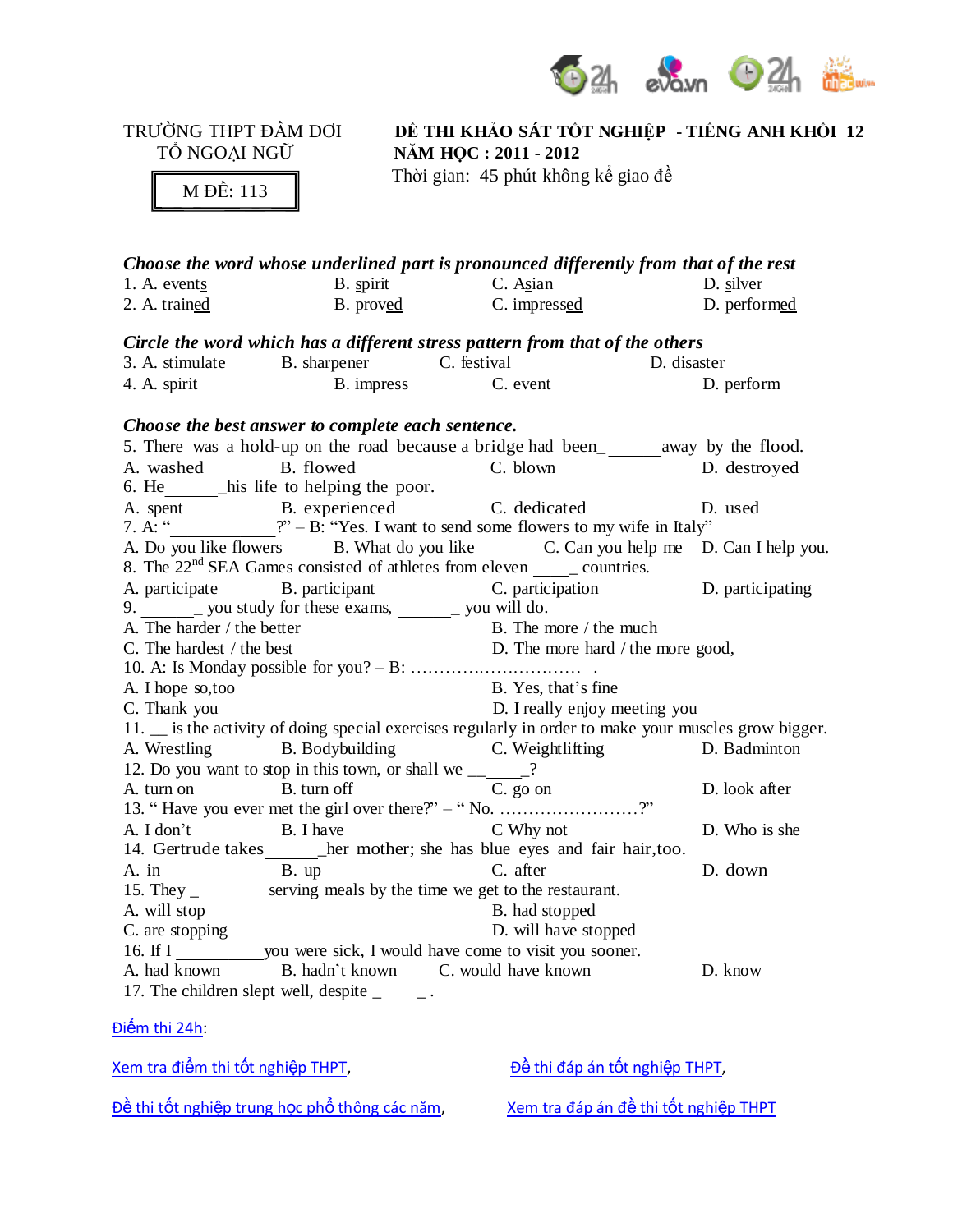

| A. it was noisy                        | B. the noise | C. of the noise                       | D. noisy               |
|----------------------------------------|--------------|---------------------------------------|------------------------|
| 18. He got a new alarm clock           |              | he'd get up on time.                  |                        |
| A. although                            | B. so that   | C. since                              | $D.$ so                |
| 19. They are $\overline{\phantom{0}}$  | young        | drive the car.                        |                        |
| A. so $/\theta$ that                   | B. too / to  | C. enough $/$ to                      | D. not only / but also |
| 20. My mother $\overline{\phantom{0}}$ |              | $\pm$ this picture for a week and she | 1t.                    |

A. has painted / doesn't finish B. has painted / hasn't finished C. painted / didn't finish D. painted / hasn't finish

D. painted / hasn't finished

21. ………………to the station when I saw you this morning?

Đề 113 / Trang 1

Điểm thi 24h: Xem tra điểm thi tốt nghiệp THPT, Đề thi đáp án tốt nghiệp THPT, Đề thi tốt nghiệp trung học phổ thông các năm, Xem tra đáp án đề thi tốt nghiệp THPT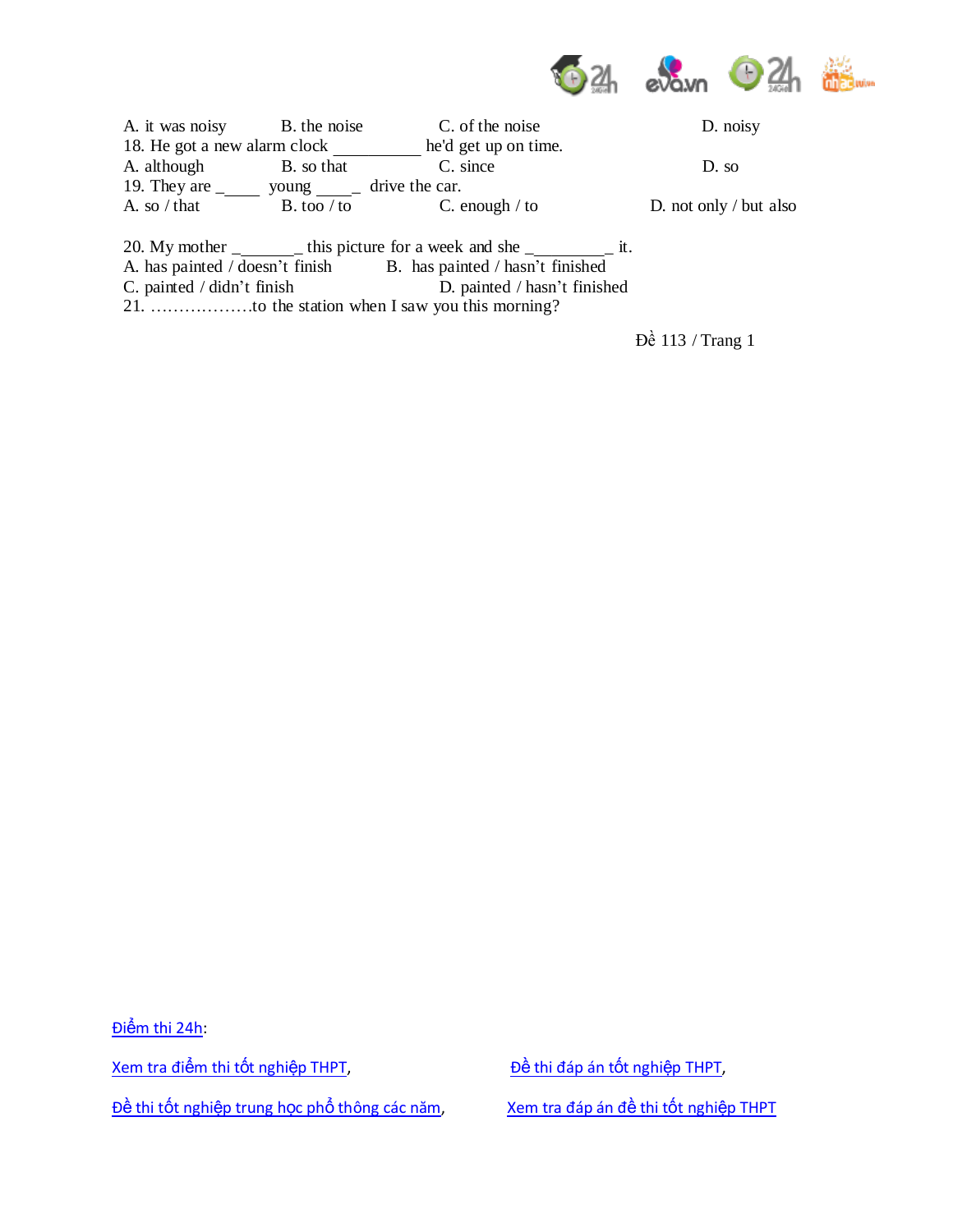

| A. Have you gone                 |                                           | B. Were you going              |            |
|----------------------------------|-------------------------------------------|--------------------------------|------------|
| C. Have you been going           |                                           | D. Are you going               |            |
| 22. Do you remember Mr. Darnell, |                                           | taught us English Literature ? |            |
| A. who                           | B. whom                                   | C. that                        | D. which   |
|                                  |                                           |                                |            |
| A. about                         | B. since                                  | C. of                          | D. between |
| 24. I fell in                    | love with him because of his kind nature. |                                |            |
| A. a                             | B. the                                    | C. X                           | D. an      |

## *Choose the correct sentence which has the same meaning as the given one.*

25. My father hasn't smoked cigarettes for a month.

A. It's a month since my father last smoked cigarettes.

B. It's a month ago that my father smoked cigarettes.

C. It's a month that my father hasn't smoked cigarettes.

D. It's a cigarette that my father smoked a month ago

26. always/ give/ his/ him/ smoking/ friends/ ask/./

A. His friends always ask him to give up smoking.

B. His friends ask always him to give up smoking.

C. His friends always ask to him give up smoking

D. His friends always ask to him give smoking up

27. *He is not old enough to do the volunteer work.*

A. He is too young to do the volunteer work.

B. He is so old that he can't do the volunteer work.

C. He is so young to do the volunteer work.

D. His old age prevents him from doing the volunteer work.

28. She locked the door --------------.

A. so that to go to bed B. in order to be disturbed

C. to enter the house D. in order not to be disturbed.

*Choose the underlined part among A, B, C or D that needs correcting.*

| 29. Mr Smiths is going to buy a new Japanese car, doesn't it?      |  |                                                                                             |  |
|--------------------------------------------------------------------|--|---------------------------------------------------------------------------------------------|--|
|                                                                    |  |                                                                                             |  |
|                                                                    |  | 30. Hardly he had entered the office when he realized that he had forgotten his wallet      |  |
|                                                                    |  |                                                                                             |  |
| 31. As soon as I will graduate, I'm going to return to my country. |  |                                                                                             |  |
|                                                                    |  |                                                                                             |  |
|                                                                    |  | 32. Every student who majors in English are ready to participate in the oratorical contest. |  |
|                                                                    |  |                                                                                             |  |

## *Read the passage and choose the best answer for each blank.*

Preparation is a key to a successful interview. Does the idea make you feel a little (33) Many people find that it is the hardest part of the employing process. But it is not really true. The more you prepare and practice , the more comfortable you will feel.You should find out as much as (34) about the company before you go to the interview. Understand the products that they produce and the services that they provide . It is also good to know who the customers are and who the major (35)\_ are. Practice makes perfect. It will also make you feel more confident and relaxed . So , practice your answers to common questions . Make a list of questions to ask , too. Almost all interviewers will ask if you have questions. This is a great opportunity for you to show keenness, (36) and knowledge.

Điểm thi 24h:

Xem tra điểm thi tốt nghiệp THPT, Dề thi đáp án tốt nghiệp THPT,

Đề thi tốt nghiệp trung học phổ thông các năm, Xem tra đáp án đề thi tốt nghiệp THPT

Đề 113 / Trang 2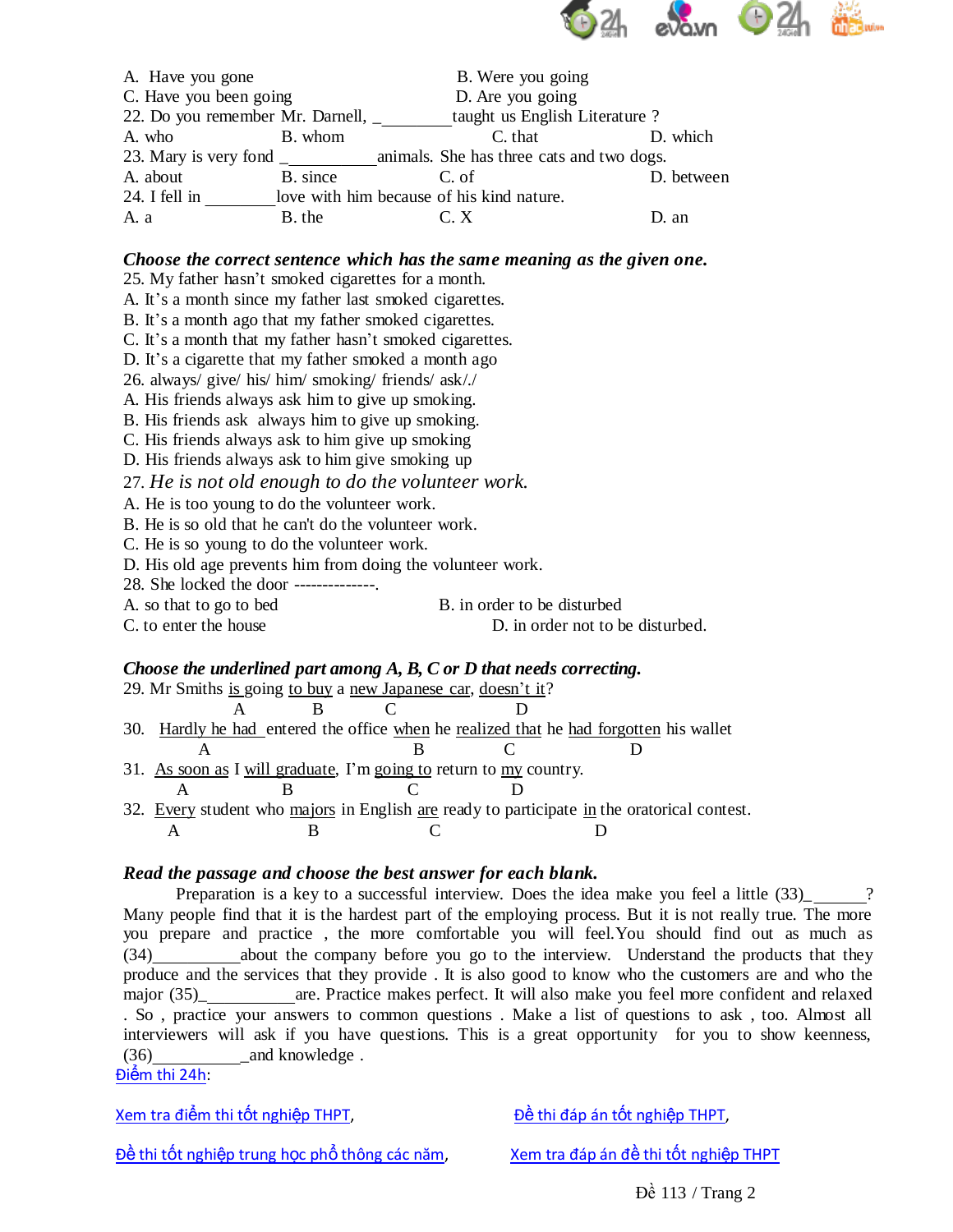

D. competitors D. opportunity

34. A. possible B. impossible C. long D. well

C. acquaintances

C. desire

| 33.A      |                          |                   |
|-----------|--------------------------|-------------------|
|           | 34. A. possible          | B. impossible     |
|           | worr 35. A. counterparts | B. clerks         |
| y         | 36. A. enthusiasm        | B. qualifications |
| <b>B.</b> |                          |                   |
| nery      |                          |                   |
| ous       |                          |                   |
| C.        |                          |                   |
| frigh     |                          |                   |
| tenin     |                          |                   |
| g         |                          |                   |
| D.        |                          |                   |
| conf      |                          |                   |

used

Điểm thi 24h: Xem tra điểm thi tốt nghiệp THPT, Đề thi đáp án tốt nghiệp THPT, Đề thi tốt nghiệp trung học phổ thông các năm, Xem tra đáp án đề thi tốt nghiệp THPT